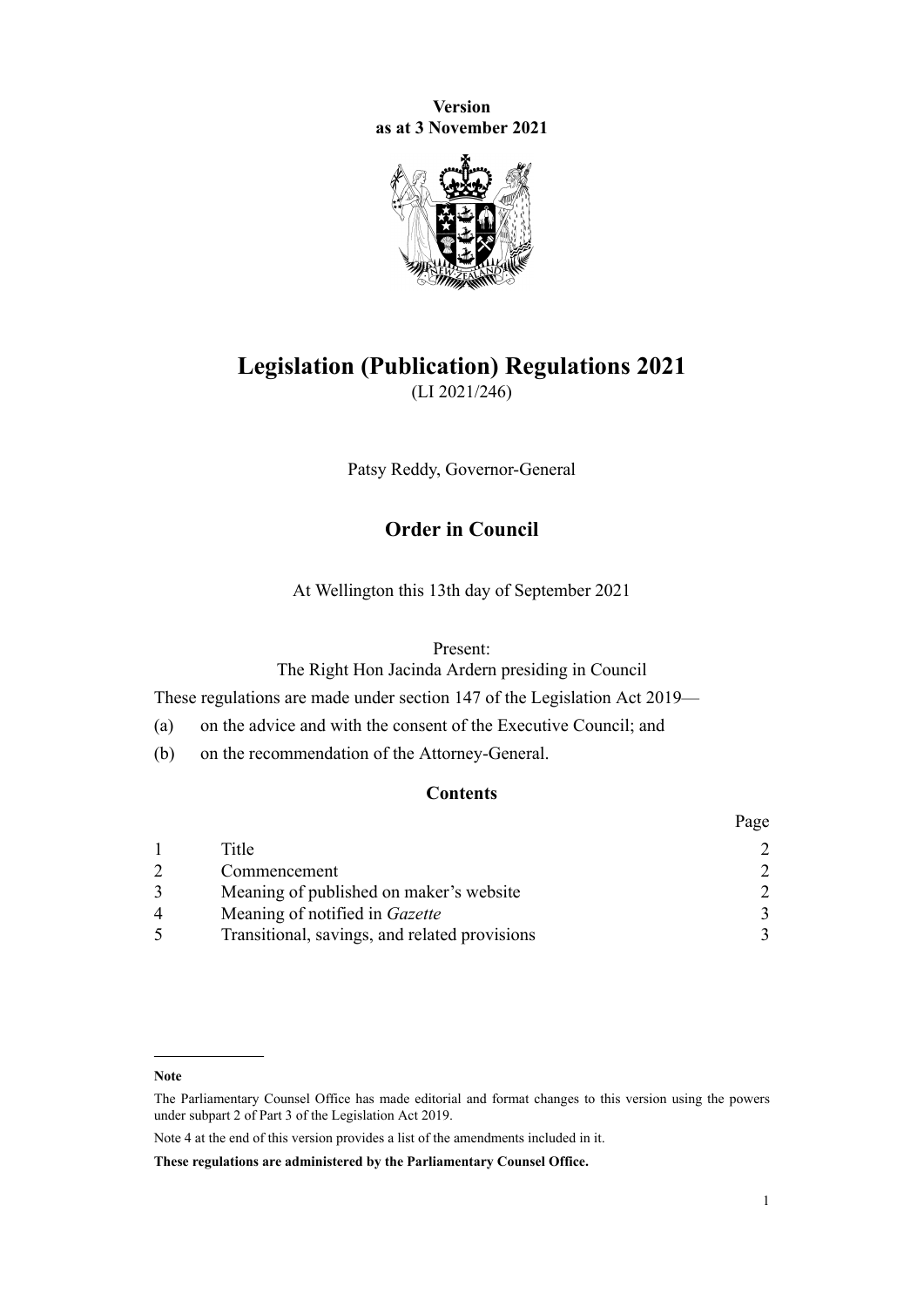<span id="page-1-0"></span>

| r <sub>1</sub> | <b>Legislation (Publication) Regulations 2021</b>                        | 3 November 2021 |
|----------------|--------------------------------------------------------------------------|-----------------|
|                | Part 1                                                                   |                 |
|                | Publishing and making available certain secondary legislation            |                 |
| 6              | Purpose                                                                  | 3               |
| 7              | Secondary legislation to which this Part applies                         | $\mathfrak{Z}$  |
| 8              | Publication requirements for secondary legislation                       | $\overline{3}$  |
| 9              | When publication is not required                                         | $\overline{4}$  |
|                | Part 2                                                                   |                 |
|                | <b>Other matters</b>                                                     |                 |
| 10             | Information required in PCO notification in Gazette                      | 4               |
| 11             | Official versions of legislation                                         | $\overline{4}$  |
| 12             | Revocation                                                               | 5               |
|                | <b>Schedule 1</b>                                                        | 5               |
|                | Transitional, savings, and related provisions                            |                 |
|                | <b>Schedule 2</b>                                                        | 6               |
|                | Provisions to which section 74(1)(aa) of Legislation Act 2019<br>applies |                 |
|                | <b>Schedule 3</b><br><b>Customised publication requirements</b>          | 7               |
|                | <b>Schedule 4</b><br>When publication is not required                    | 9               |

Version as at 3 November 2021

## **Regulations**

**1 Title**

These regulations are the Legislation (Publication) Regulations 2021.

### **2 Commencement**

These regulations come into force on 28 October 2021.

### **3 Meaning of published on maker's website**

A requirement that secondary legislation or other information be **published on the maker's website** is met if the secondary legislation or information is pub‐ lished on an Internet site—

- (a) that is maintained by or on behalf of—
	- (i) the maker; or
	- (ii) if the maker is a Minister, the Governor-General, or the House of Representatives, the administering agency for the secondary legislation; and
- (b) from which members of the public can access and download it free of charge at all times (as far as practicable).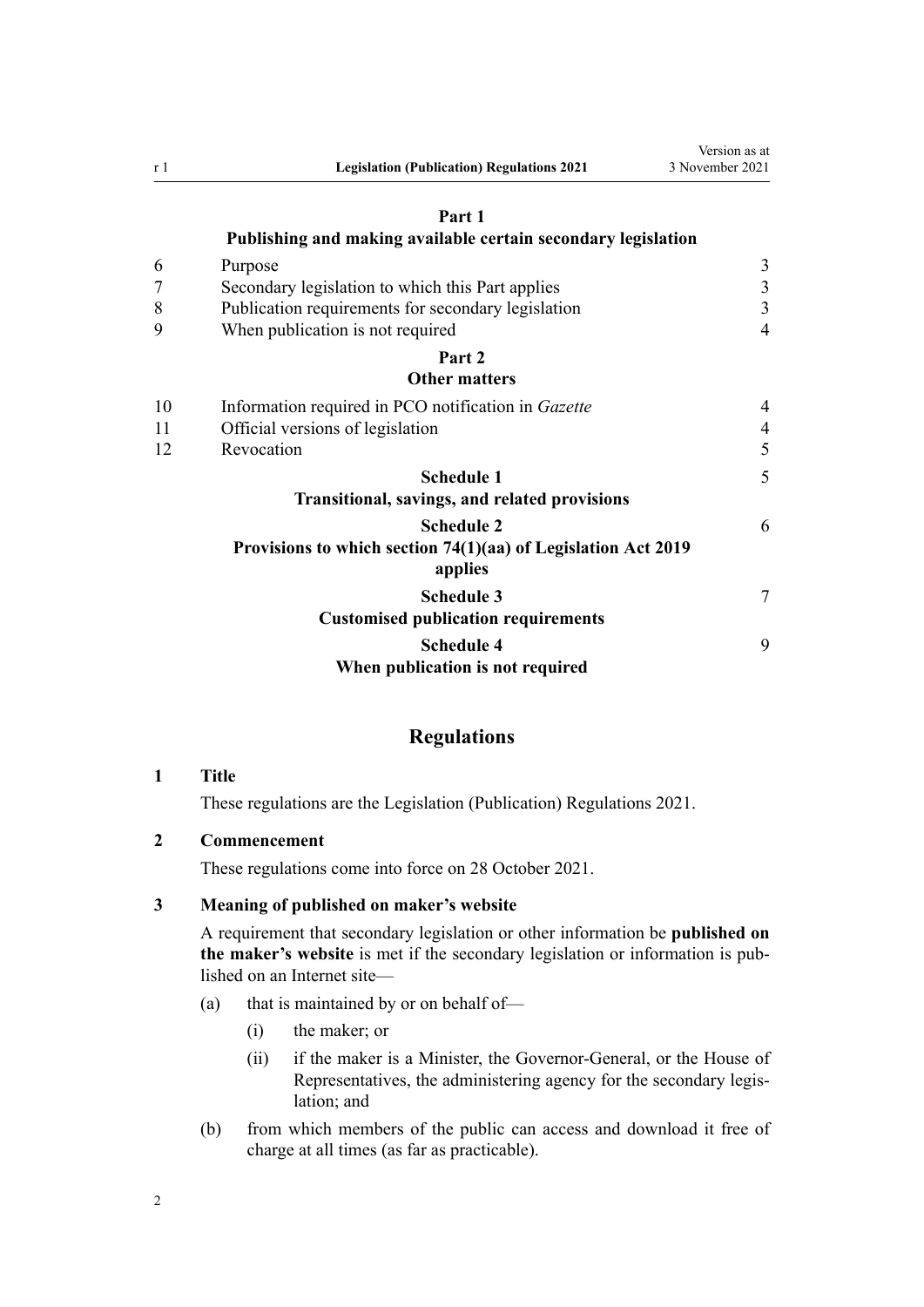## <span id="page-2-0"></span>**4 Meaning of notified in** *Gazette*

- (1) A requirement that secondary legislation be **notified in the** *Gazette* is met if notice of its making is published in the *Gazette*.
- (2) The notice must include the following information about the secondary legis‐ lation:
	- (a) its Title:
	- (b) the date on which it was made:
	- (c) the empowering provision under which it was made:
	- (d) the administering agency responsible for administering it:
	- (e) the Internet site where it is published:
	- (f) a statement that it is secondary legislation for the purposes of the [Legis‐](http://legislation.govt.nz/pdflink.aspx?id=DLM7298104) [lation Act 2019.](http://legislation.govt.nz/pdflink.aspx?id=DLM7298104)

## **5 Transitional, savings, and related provisions**

The transitional, savings, and related provisions (if any) set out in [Schedule 1](#page-4-0) have effect according to their terms.

## **Part 1**

## **Publishing and making available certain secondary legislation**

## **6 Purpose**

This Part sets out the minimum requirements for publishing, notifying, and otherwise making available secondary legislation (the **publication require‐ ments**) for the purposes of [section 74\(1\)\(aa\)](http://legislation.govt.nz/pdflink.aspx?id=LMS260122) of the Legislation Act 2019.

## **7 Secondary legislation to which this Part applies**

The publication requirements apply to secondary legislation that—

- (a) is not published by the PCO; and
- (b) is made under an empowering provision that—
	- (i) is enacted on or after 28 October 2021; or
	- (ii) is listed in [Schedule 2](#page-5-0).

#### **8 Publication requirements for secondary legislation**

- (1) The publication requirements for secondary legislation are that—
	- (a) it must be—
		- (i) published on the maker's website; and
		- (ii) notified in the *Gazette*; and
	- (b) if there are any customised requirements for it under [Schedule 3](#page-6-0), they must be met.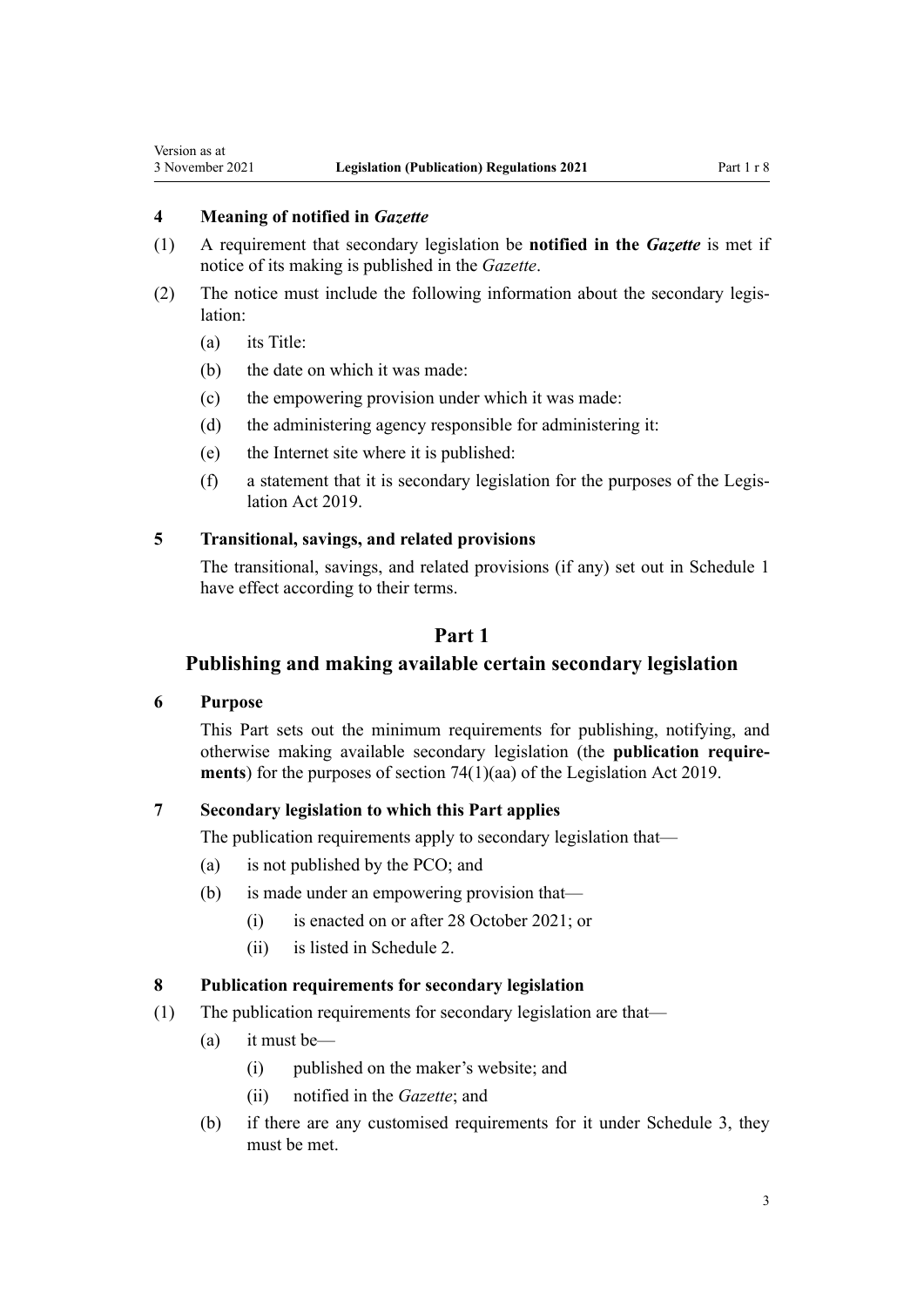- <span id="page-3-0"></span>(2) The publication requirements must be met as soon as practicable after the secondary legislation is made.
- (3) However, if [Schedule 3](#page-6-0) provides that a customised requirement applies instead of a requirement that applies under subclause  $(1)(a)(i)$  or  $(ii)$ , that subparagraph does not apply.
- (4) This regulation is also subject to regulation 9.

#### **9 When publication is not required**

- $(1)$  The publication requirements in [regulation 8](#page-2-0) do not apply to secondary legislation that is made under an empowering provision listed in Part 1 of [Schedule](#page-8-0) [4.](#page-8-0)
- (2) The publication requirements in [regulation 8](#page-2-0) do not apply to secondary legis‐ lation that is made under an empowering provision listed in Part 2 of [Schedule](#page-8-0) [4](#page-8-0) if (or to the extent that) the grounds set out in that schedule for that provision are met.

## **Part 2**

## **Other matters**

#### **10 Information required in PCO notification in** *Gazette*

For the purposes of [section 69\(2\)](http://legislation.govt.nz/pdflink.aspx?id=DLM7298353) of the Legislation Act 2019, the information required to be published in the *Gazette* is the information listed in [regulation](#page-2-0) [4\(2\)](#page-2-0).

#### **11 Official versions of legislation**

- (1) This regulation sets out the requirements for official versions of legislation for the purposes of [section 78](http://legislation.govt.nz/pdflink.aspx?id=DLM7298365) of the Legislation Act 2019.
- (2) An official electronic version must be published on the legislation website [\(http://www.legislation.govt.nz\)](http://www.legislation.govt.nz).
- (3) An official printed version must be published by or on behalf of the PCO.
- (4) An official version must have a representation of the New Zealand Coat of Arms on its front page.
- (5) An official version may also contain a statement to the effect that it—
	- (a) is issued under the authority of the New Zealand Government; or
	- (b) is issued under the authority of the [Legislation Act 2019,](http://legislation.govt.nz/pdflink.aspx?id=DLM7298104) or was origin‐ ally issued under the [Legislation Act 2012](http://legislation.govt.nz/pdflink.aspx?id=DLM2997643) or a corresponding former Act.
- (6) There may be electronic and printed official versions of the same legislation.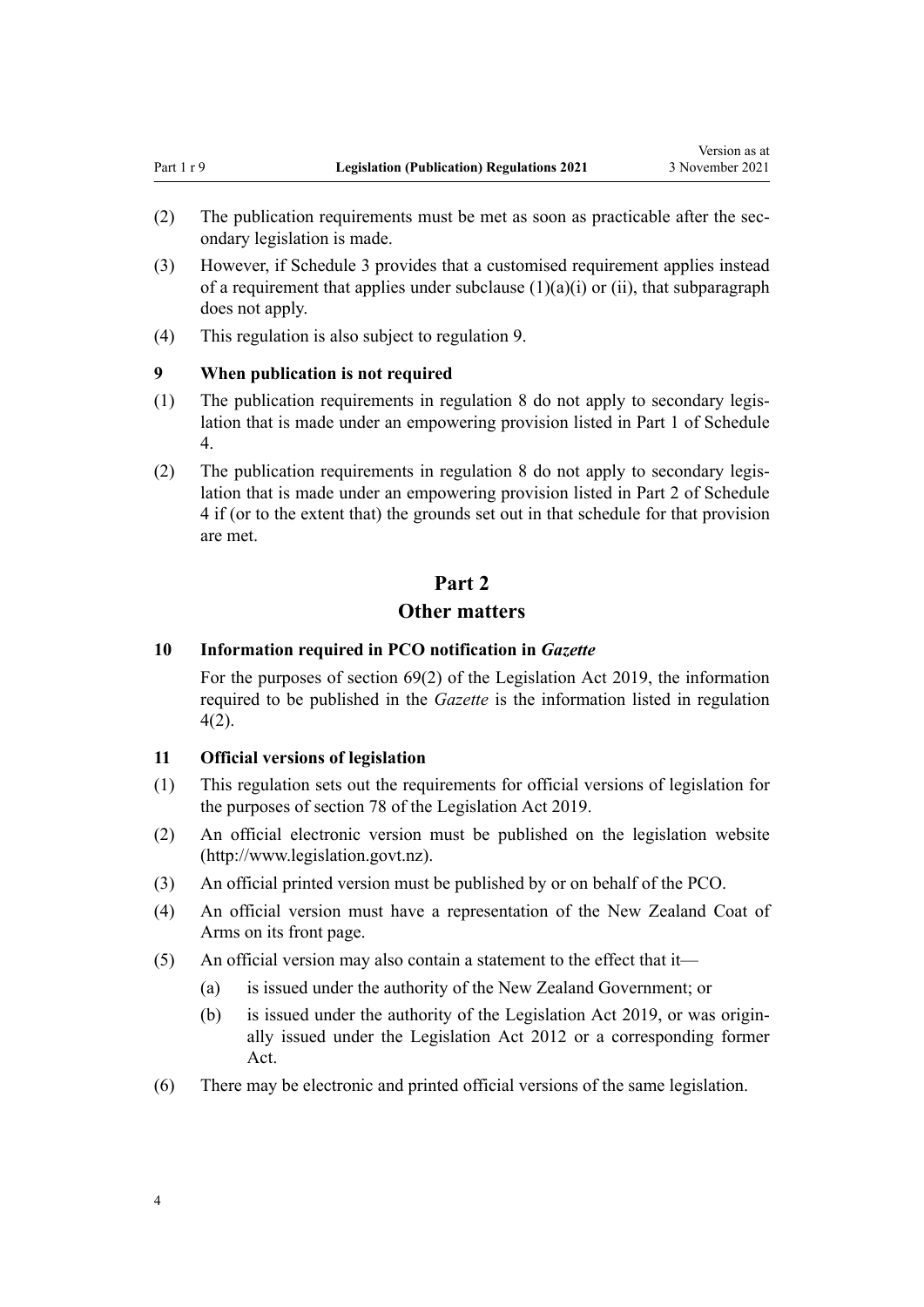## <span id="page-4-0"></span>**12 Revocation**

The [Legislation \(Official Versions\) Regulations 2015](http://legislation.govt.nz/pdflink.aspx?id=DLM6644312) (LI 2015/267) are revoked immediately after section  $11(2)(c)$  of the Legislation (Repeals and Amendments) Act 2019 comes into force.

## **Schedule 1**

## **Transitional, savings, and related provisions**

[r 5](#page-2-0)

## **Part 1**

## **Provisions relating to these regulations as made**

There are no transitional, savings, or related provisions in these regulations as made.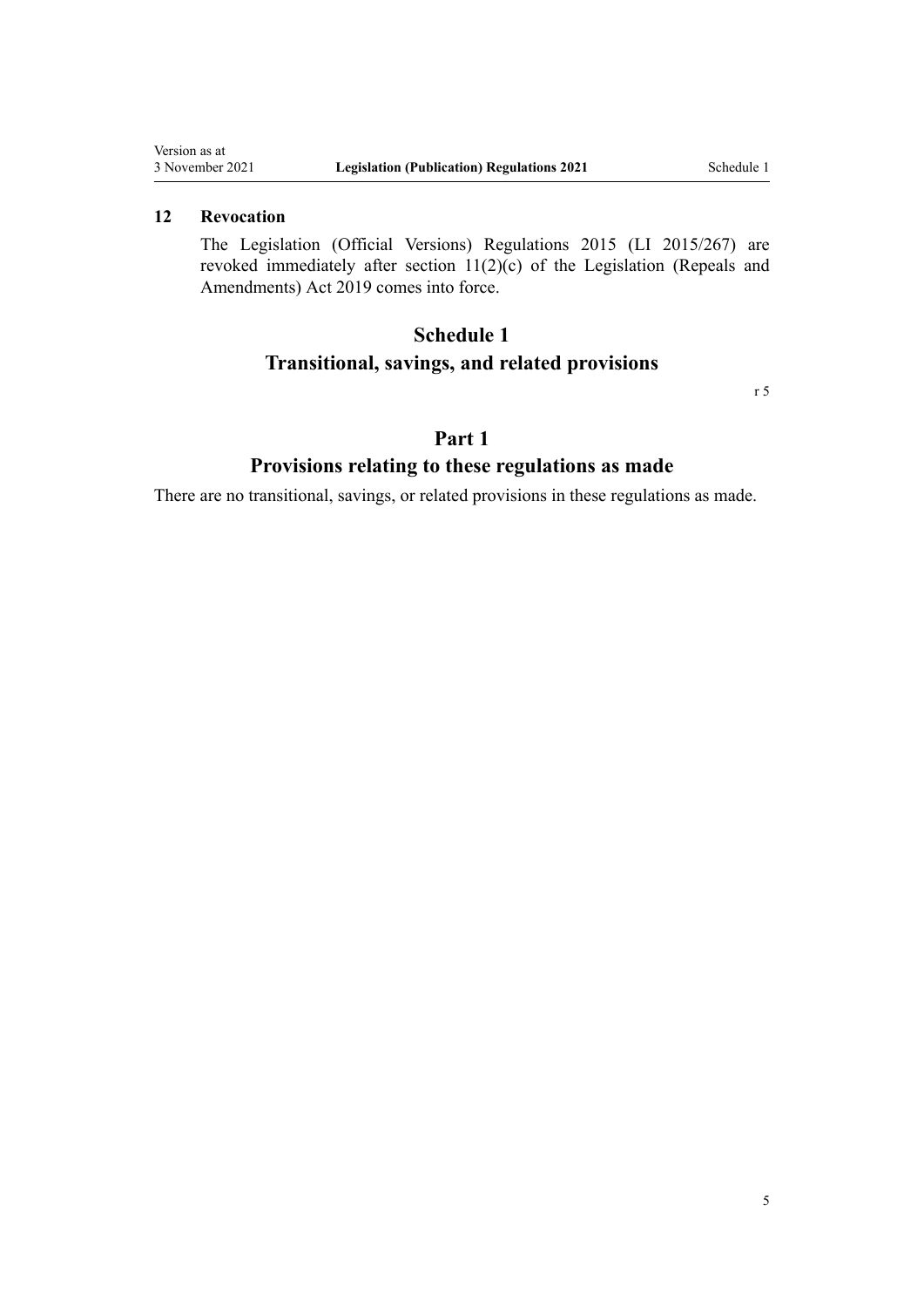## <span id="page-5-0"></span>**Schedule 2 Provisions to which section 74(1)(aa) of Legislation Act 2019 applies**

[r 7](#page-2-0)

The provisions listed in this table are empowering provisions to which [section](http://legislation.govt.nz/pdflink.aspx?id=LMS260122) [74\(1\)\(aa\)](http://legislation.govt.nz/pdflink.aspx?id=LMS260122) of the Legislation Act 2019 applies. (As a result, [Part 1](#page-2-0) of these regulations applies to secondary legislation made under those provisions.)

| <b>Empowering legislation</b> | <b>Empowering provisions</b> |
|-------------------------------|------------------------------|
| Legislation Act 2019          | ss 76, 107                   |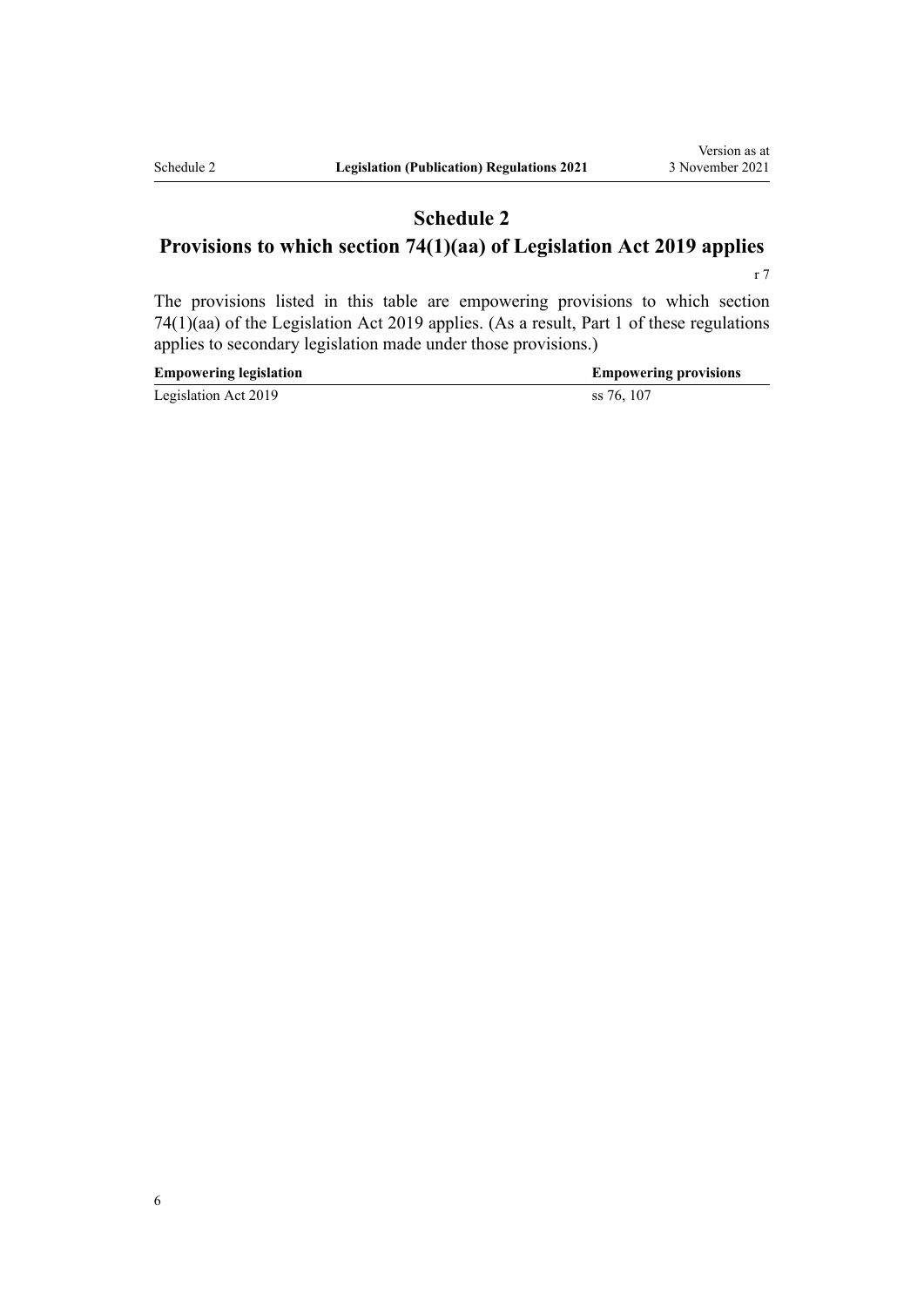## <span id="page-6-0"></span>**Schedule 3 Customised publication requirements**

## **Part 1**

## **Interpretation**

#### **1 Up-to-date versions of secondary legislation**

- (1) A requirement in [Part 2](#page-7-0) of this schedule that up-to-date versions of secondary legislation be **published on the maker's website** is met if, each time the secondary legislation is amended, an up-to-date version of it is published on the maker's website as soon as practicable after it is amended.
- (2) An **up-to-date version** of secondary legislation that has been amended means a version of the secondary legislation that incorporates the amendments so that it shows the secondary legislation as amended.
- (3) An up-to-date version of secondary legislation must—
	- (a) specify the date up to which it incorporates amendments; and
	- (b) include, or be published with, a list of the amending legislation that has been incorporated.
- (4) An up-to-date version may also show the secondary legislation as it would be amended by amendments that have not yet come into force if it clearly indicates that those amendments have not yet come into force.
- (5) A requirement to publish up-to-date versions of secondary legislation is in add‐ ition to the requirement to publish the amending secondary legislation.

#### **2 Available for inspection and purchase**

- (1) A requirement in [Part 2](#page-7-0) of this schedule that secondary legislation or other information be **made available for inspection** is met if it is available for inspection at the specified place by any person during ordinary office hours and free of charge.
- (2) A requirement in [Part 2](#page-7-0) of this schedule that secondary legislation be **made available for purchase** is met if printed copies of it are available for purchase on request by any person for a reasonable charge.
- (3) If secondary legislation is required to be available for inspection or purchase or both, the notification in the *Gazette* under [regulation 8\(1\)\(a\)\(ii\)](#page-2-0) must include details of where it is available.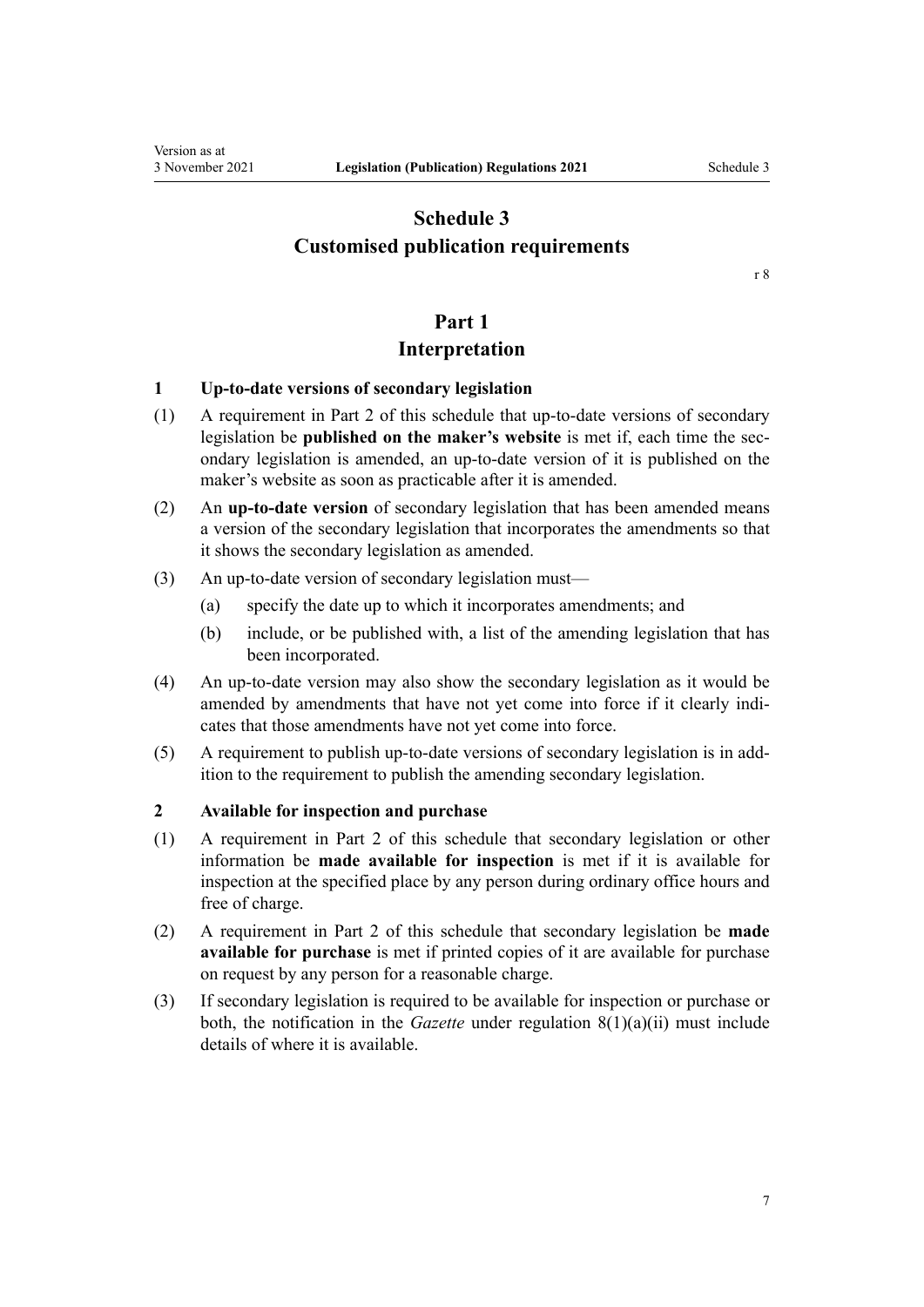## **Part 2**

# <span id="page-7-0"></span>**Customised publication requirements for secondary legislation**

| <b>Empowering</b><br>legislation | <b>Empowering</b><br>provisions | <b>Customised publication requirement</b>                                                                                                                                                                             |
|----------------------------------|---------------------------------|-----------------------------------------------------------------------------------------------------------------------------------------------------------------------------------------------------------------------|
| Epidemic                         | s24A                            | If a modification made under this section is to be, or is, in force,—                                                                                                                                                 |
| Preparedness Act<br>2006         |                                 | (a) all information necessary or desirable to enable a user to<br>access, using the legislation website (https://<br>www.legislation.govt.nz), that modification must be<br>forwarded, without delay, to the PCO; and |
|                                  |                                 | (b) the PCO must indicate that fact in a suitable place on the<br>legislation website.                                                                                                                                |
|                                  |                                 | Schedule 3 Part 2: amended, on 3 November 2021, by Schedule 6 clause 12(1) of the COVID-19                                                                                                                            |

Response (Management Measures) Legislation Act 2021 (2021 No 42).

Schedule 3 Part 2: amended, on 3 November 2021, by Schedule 6 [clause 12\(2\)](http://legislation.govt.nz/pdflink.aspx?id=LMS565289) of the COVID-19 Response (Management Measures) Legislation Act 2021 (2021 No 42).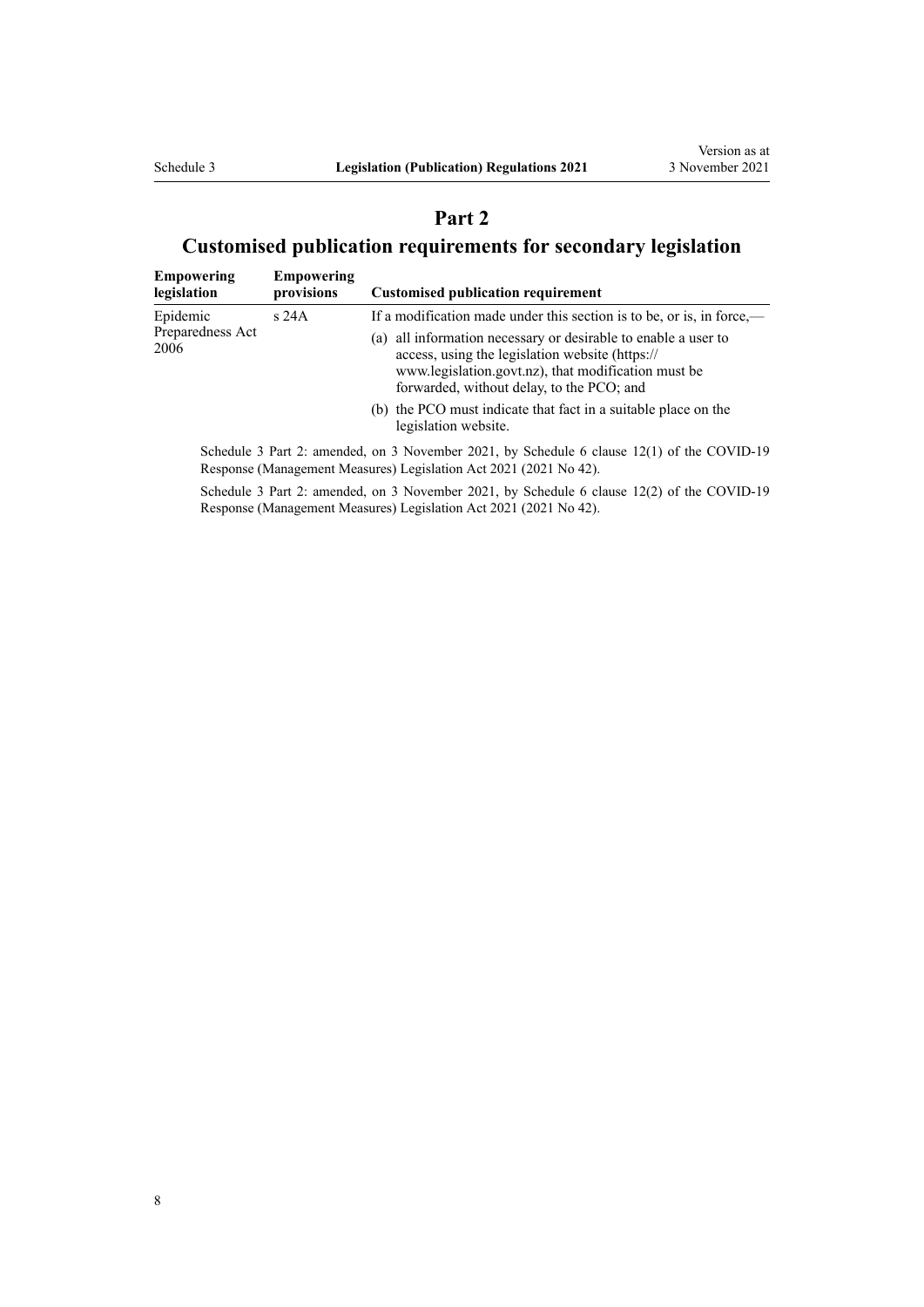## <span id="page-8-0"></span>**Schedule 4 When publication is not required**

[r 9](#page-3-0)

## **Part 1**

## **Publication not required**

The publication requirements in [regulation 8](#page-2-0) do not apply to secondary legislation made under an empowering provision listed in this table.

**Empowering legislation Empowering provision(s)**

There are no provisions listed in Part 1 in these regulations as made.

## **Part 2**

## **Publication not required if grounds met**

The publication requirements in [regulation 8](#page-2-0) do not apply to secondary legislation made under an empowering provision listed in this table if (or to the extent that) the qualifying grounds are met.

|                   |                                | Qualifying criteria             |
|-------------------|--------------------------------|---------------------------------|
| <b>Empowering</b> |                                | Publication requirements do not |
| legislation       | <b>Empowering provision(s)</b> | apply if                        |

There are no provisions listed in Part 2 in these regulations as made.

Michael Webster, Clerk of the Executive Council.

Issued under the authority of the [Legislation Act 2019](http://legislation.govt.nz/pdflink.aspx?id=DLM7298104). Date of notification in *Gazette*: 16 September 2021.